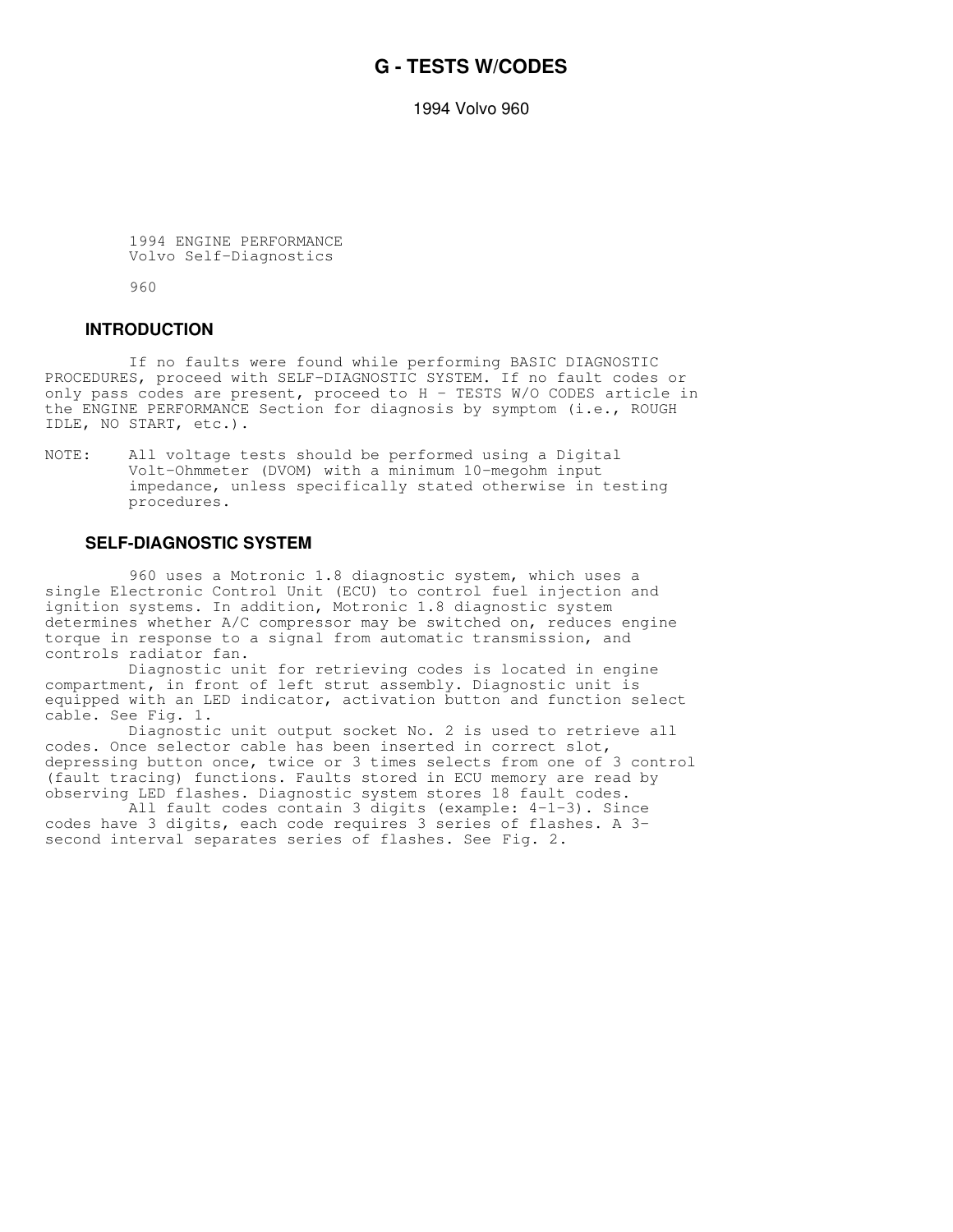

Fig. 1: Identifying Diagnostic Unit Courtesy of Volvo Cars of North America.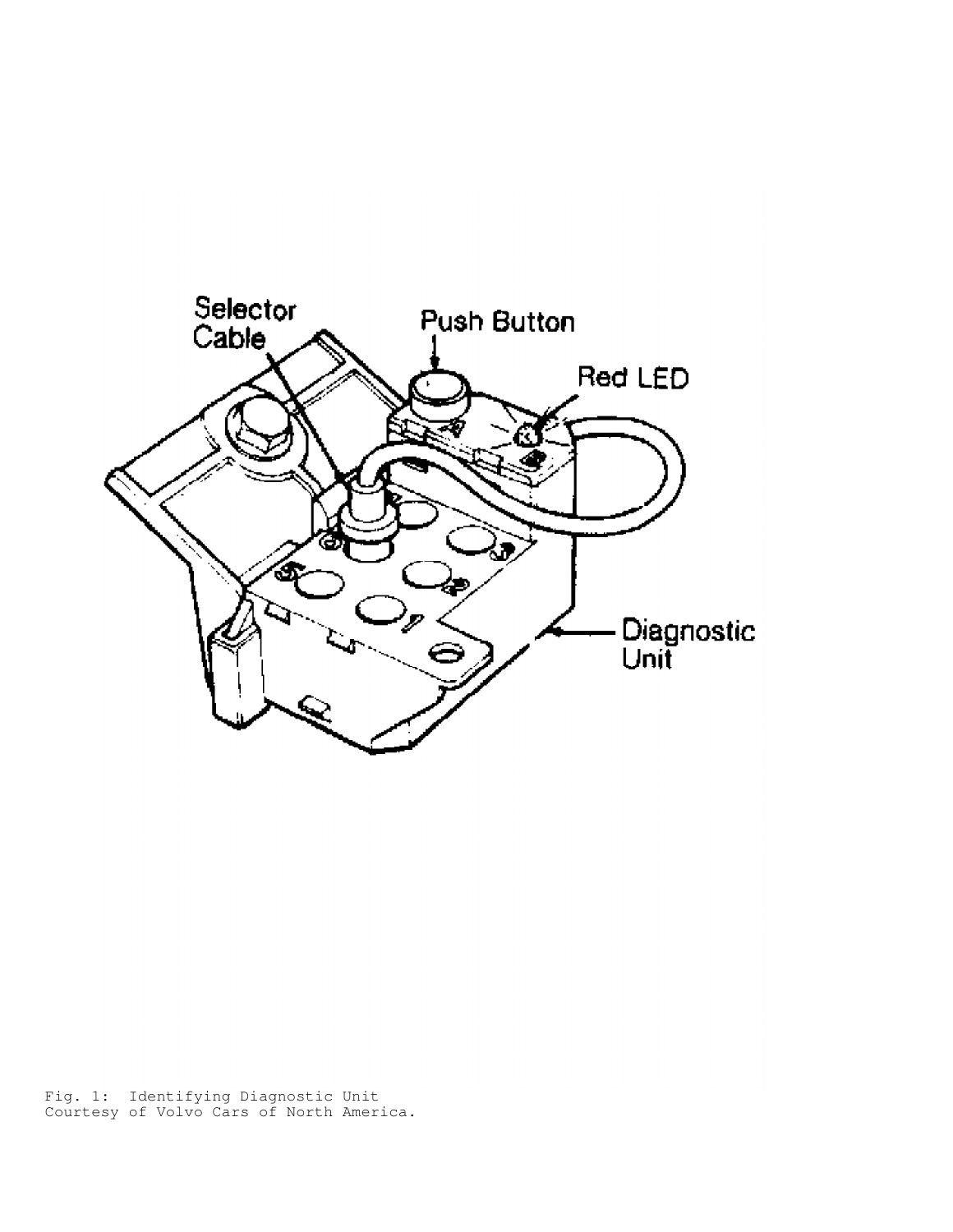

 $91E16646$ <br>Fig. 2: Counting Red LED Code Flashes For Code 2-1-3 Courtesy of Volvo Cars of North America.

## RETRIEVING CODES

CAUTION: Never disconnect or connect ECU connector with ignition switch in ON position. Ensure ignition is off and fuse No. 24 is removed.

 ECU is equipped with diagnostic functions in form of selfdiagnostics (Test Mode No. 1), function testing (Test Mode No. 2) and control testing (Test Mode No. 3). Access to diagnostic system is provided by socket No. 2 on diagnostic unit with ignition on.

Test Mode No. 1 (Retrieving Codes)

 1) ECU can record 18 fault codes. Fault codes stored in memory can be displayed by pressing test button "A" on diagnostic unit for an instant. Control unit memory can retain codes from 10 minutes to 24 hours after interruption of electrical supply.

 2) Control unit will begin to use a faulty or missing signal immediately after it has been corrected rather than remaining in limphome mode. Fault code, however, will remain in memory.

 3) To retrieve codes, open diagnostic unit cover and connect test lead to socket No. 2. Turn ignition on. Enter test mode No. 1 by pressing test button once for 1-3 seconds.

 4) Observe LED, and count number of flashes in 3 digit series comprising a fault code. Because series are displayed at 3-second intervals, codes can be easily distinguished.

 5) If a fault code is retrieved, refer to FAULT CODES table under FAULT CODE DEFINITION. Depress push button again, and check for additional codes. Depress push button a third time if necessary. If first code repeats, no other codes are present. Control unit can store all 18 codes simultaneously.

Test Mode No. 2

 This function is activated by briefly pressing test button "A" 2 times, causing LED to rapidly flash. Control unit will flash a code indicating receipt of a signal from following components:

- $3-3-2$  Throttle switch (throttle moved from idle).
- \* 3-3-3 Throttle switch (throttle moved from WOT).
- $1-2-4$  Starter inhibitor switch, when gear selector is moved from a drive position to N or P.
- $1-4-1$  Timing pick-up, when starter motor is running.
- $1-1-4$  ECC control panel, when A/C button is depressed or released.
- \* 1-3-4 Relay in ECC power unit energizing A/C compressor clutch when A/C is on.

Test Mode No. 3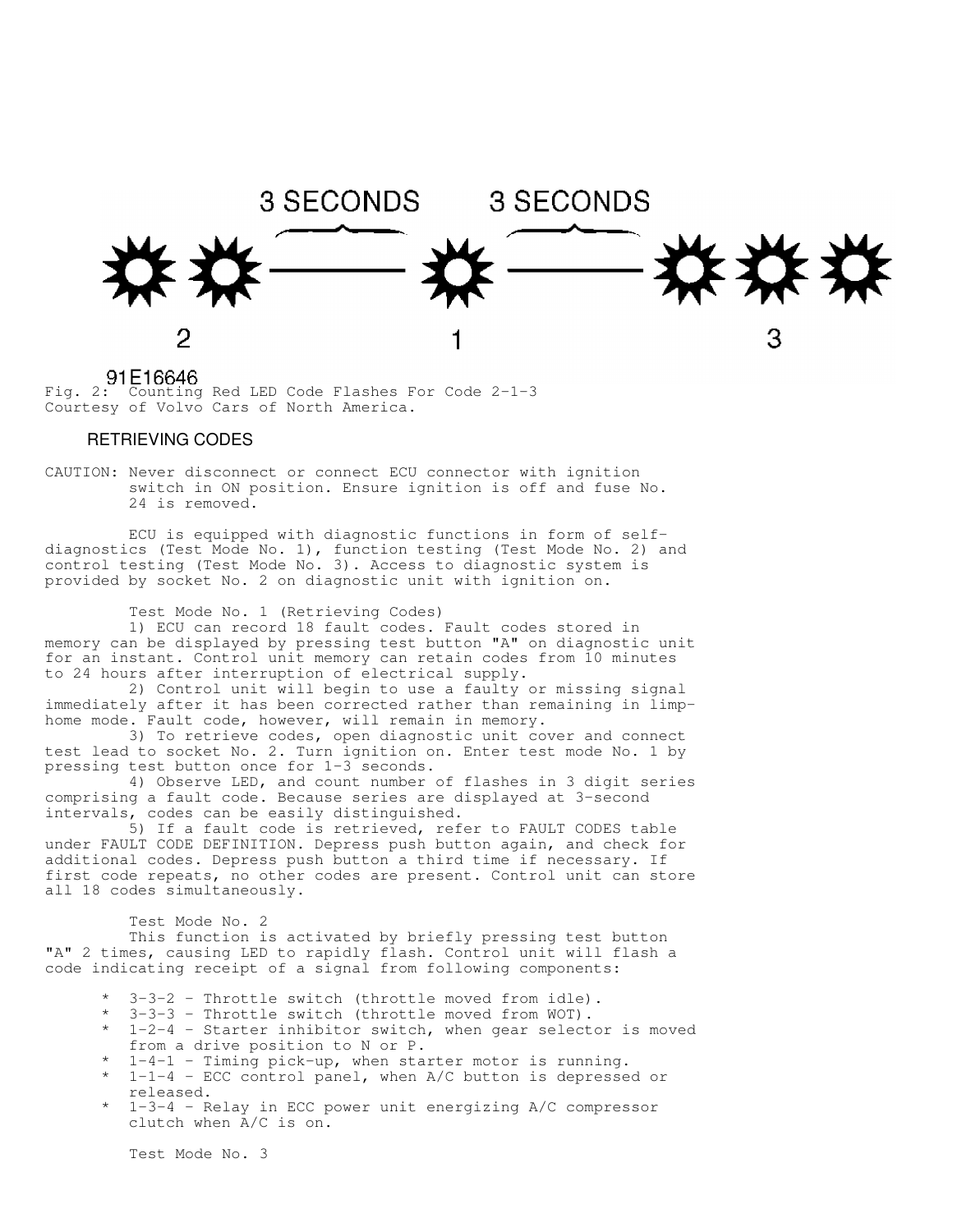This function is activated by briefly pressing test button "A" 3 times. Control unit will respond by activating following components in order:

- Radiator fan at half speed for 3 seconds.
- \* Radiator fan at full speed for 3 seconds.
- \* Fuel injectors.
- \* Idling (CIS) valve.
- \* Relay in ECC power unit, resulting in A/C clutch operation.

## FAULT CODE DEFINITION

FAULT CODES TABLE

| Code                                                     | Fault                                                                                                                                                                       | Repair                                                        |
|----------------------------------------------------------|-----------------------------------------------------------------------------------------------------------------------------------------------------------------------------|---------------------------------------------------------------|
| $1 - 1 - 1$<br>$1 - 1 - 2$<br>$1 - 1 - 3$                | No Faults<br>ECU  Replace ECU<br>Fuel Injectors  (1) Check Fuel                                                                                                             | None<br>Injectors,<br>Heated Oxygen Sensor<br>& Airflow Meter |
| $1 - 2 - 1$                                              | Mass Airflow<br>.<br>Signal                                                                                                                                                 | (1) Check Airflow<br>Meter & Main Relay                       |
| $1 - 2 - 3$                                              | Coolant Temperature<br>Sensor Signal                                                                                                                                        | (1) Check Sensor<br>$\cdots$                                  |
| $1 - 3 - 1$<br>$1 - 3 - 2$<br>$1 - 4 - 3$<br>$2 - 1 - 2$ | Timing Pick-Up Signal<br>.<br>Battery Voltage<br>.<br>No Front Knock Sensor Signal<br>Oxygen Sensor Signal  (1) Check Oxygen                                                | (2)<br>(2)<br>.<br>(2)<br>Sensor                              |
| $2 - 1 - 4$<br>$2 - 2 - 3$                               | Timing Pick-Up Signal                                                                                                                                                       | (2)                                                           |
| $2 - 3 - 1$                                              | No Idle Valve Signal<br>.<br>Lambda Rich/Lean<br>.                                                                                                                          | (2)<br>(2)                                                    |
| $2 - 3 - 2$<br>$2 - 3 - 3$<br>$2 - 4 - 1$<br>$2 - 4 - 3$ | In Part-Load Range<br>Lambda Rich/Lean At Idle<br>$\sim$ $\sim$ $\sim$<br>Idle Control Not In Range<br>$\mathbf{r}$<br>EGR Flow Too Low<br>.<br>Throttle Switch Signal<br>. | (2)<br>.<br>(2)<br>.<br>(2)<br>.<br>(2)                       |
| $3 - 1 - 1$                                              | Absent Or Faulty<br>Speedometer Signal<br>.                                                                                                                                 | .<br>(2)                                                      |
| $3 - 1 - 4$                                              | Camshaft Sensor Signal<br>.                                                                                                                                                 | .<br>(2)                                                      |
| $3 - 2 - 2$                                              | Airflow Meter Hot Wire<br>$\cdots$                                                                                                                                          | (2)<br>.                                                      |
| $4 - 3 - 1$                                              | EGR Temperature Sensor<br>.<br>Absent/Faulty                                                                                                                                | (2)<br>.                                                      |
| $4 - 3 - 3$                                              | No Rear Knock Sensor<br>Signal                                                                                                                                              | (2)<br>.                                                      |
| (1)                                                      | - See I - SYSTEM/COMPONENT TESTS article in the ENGINE<br>PERFORMANCE Section.                                                                                              |                                                               |

(2) - See FAULT CODE TESTING under SELF-DIAGNOSTIC SYSTEM.

#### FAULT CODE TESTING

 Code 1-3-1 Or 2-1-4 (Timing Pick-Up Signal) 1) Enter test mode No. 2. See TEST MODE NO. 2 under RETRIEVING CODES. Operate starter motor. Code 1-4-1, indicating a timing pick-up signal, should be displayed.

 2) Disconnect ECU connector. Connect a voltmeter capable of measuring millivolts between ECU connector terminals No. 47 (Pink wire) and No. 48 (White/Black wire). Operate starter motor. Voltmeter should indicate 300-400 millivolts.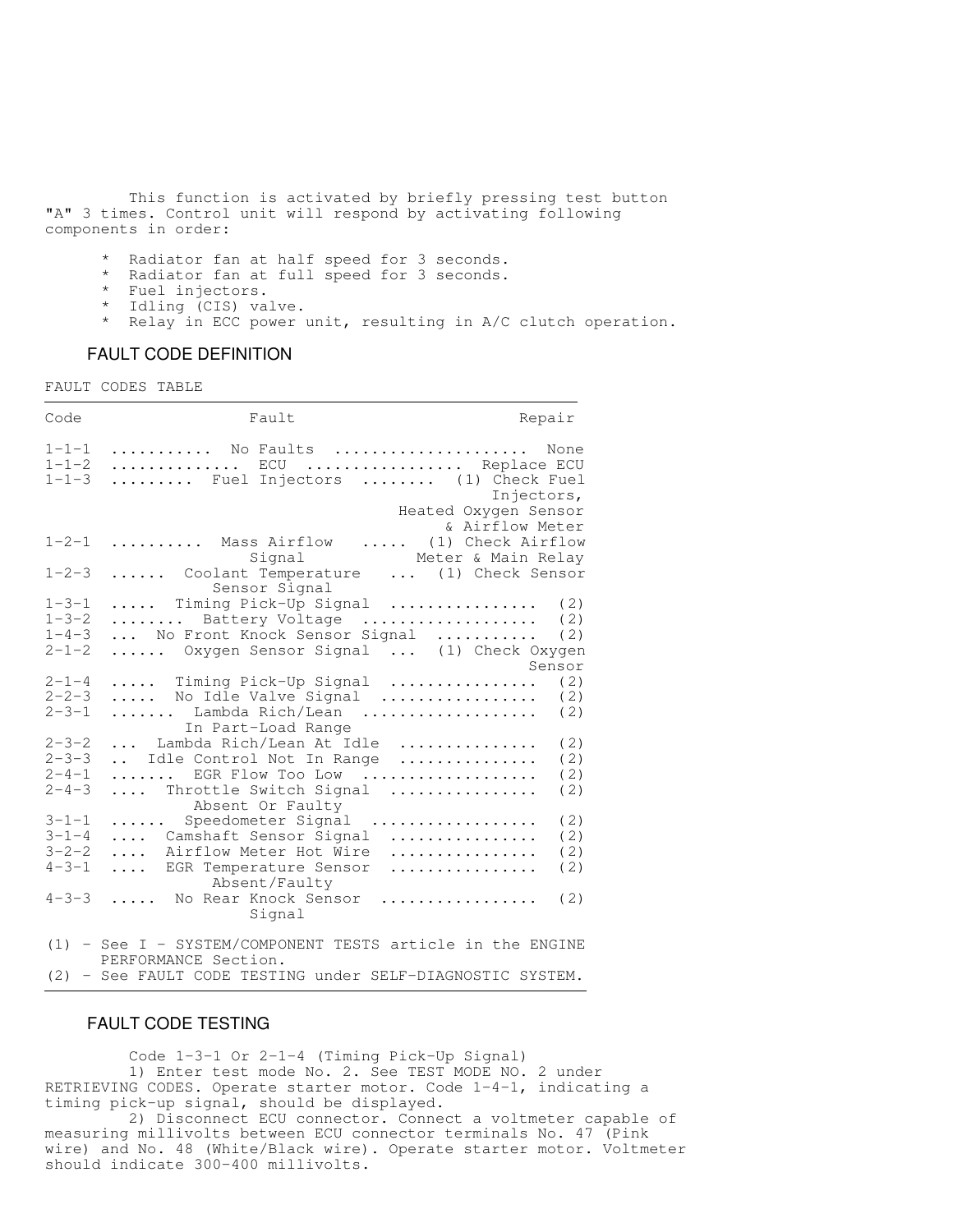3) Turn ignition off. Connect an ohmmeter between timing pick-up connector terminals No. 47 (Pink wire) and No. 48 (White/Black wire). Resistance should be approximately 200-400 ohms.

 4) Reconnect ECU with Measuring Unit (999-3070) connected to ECU. See Fig. 3. Connect an ohmmeter between measuring unit terminals No. 48 and 19. Resistance should be zero ohms. Measure resistance between terminals No. 48 and 30. Resistance should be zero ohms. On automatic transmission equipped vehicles, check test mode No. 1 if speed signal fault code is displayed. See TEST MODE NO. 1 under RETRIEVING CODES.



# 92126110

Fig. 3: Connecting Measuring Unit (999-3070) To ECU Courtesy of Volvo Cars of North America.

> Code 1-3-2 (Battery Voltage) 1) This code is set if battery voltage decreases to less than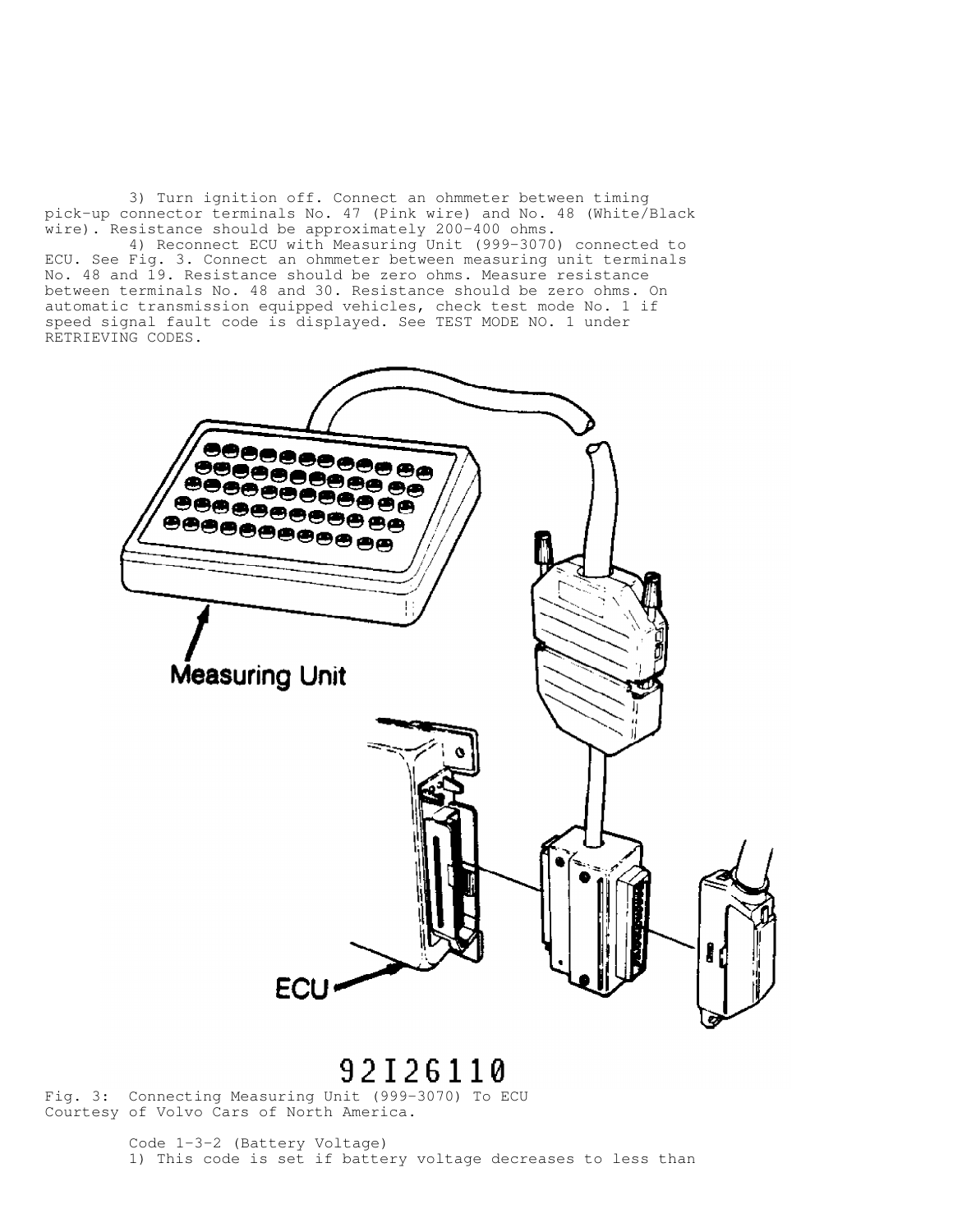8 volts or exceeds 16 volts for 5 seconds after engine start. To check, connect Measuring Unit (999-3070) to ECU. See Fig. 3. Connect voltmeter between measuring unit terminals No. 18 and 19.

 2) Start engine and check battery voltage. Check battery and charging system if voltage is too low or high.

 Code 1-4-3 Or 4-3-3 (No Front/Rear Knock Sensor Signal) Disconnect knock sensor connector and jumper terminals. Measure resistance between knock sensor terminal No. 2 (Green/Gray wire) and terminal No. 11 (Green wire) or terminal No. 29 (Brown/Orange wire), depending upon whether front or rear knock sensor is being checked. If zero ohms is present, replace knock sensor. Tighten sensor to 15 ft. lbs. (20 N.m).

Code 2-2-3 (No Idle Valve Signal)

 1) Check operation of idle valve in test mode No. 3. See TEST MODE NO. 3 under RETRIEVING CODES. If valve does not operate, check wiring.

 2) Connect Measuring Unit (999-3070) to ECU. See Fig. 3. Start engine. Connect voltmeter between measuring unit terminals No. 4 and 24. Approximately 11 volts should be present. Connect voltmeter between measuring unit terminals No. 22 and 24. Approximately 7.5 volts should be present.

 3) Turn engine off (ignition on). Using a voltmeter, check voltage at measuring unit terminals No. 4 and 22. Voltage should be approximately 8-9 volts. If no voltage is present, check wiring to idle valve.

 4) Turn ignition off. Using an ohmmeter, check resistance across measuring unit terminals No. 4 and 22. Resistance should be approximately 25 ohms. If not, replace idle valve.

> Code 2-3-1 (Lambda Control Rich Or Lean In Part-Load Range) Or Code 2-3-2 (Lambda Control Rich Or Lean At Idle)

 1) Control unit receives information from oxygen sensor on whether fuel/air mixture is too rich or too lean in part-load and idling ranges. Control unit adaptive system compensates for this by making mixture leaner or richer as necessary. If mixture must be compensated excessively, a fault code is set.

 2) Start engine. Connect voltmeter between terminals No. 1 and 2 in starter motor 2-pin connector. Voltmeter should indicate battery voltage. If no voltage is present, check fuse No. 30.

 3) Stop engine. Disconnect starter motor connector. Connect ohmmeter between starter motor connector terminals No. 1 and 2. Ohmmeter should show 3-13 ohms, depending on resistor temperature.

 4) Connect Measuring Unit (999-3070) to ECU. See Fig. 3. Start engine. Connect voltmeter between measuring unit terminals No. 28 and 30. After a short interval, voltmeter should oscillate between 0.1-1.0 volt.

 5) If voltage remains constant at zero volts, sensor is interpreting fuel/air mixture as lean. If voltage is constant at one volt, sensor is interpreting fuel/air mixture as rich.

 6) If either fault code 2-3-1 or 2-3-2 is displayed and voltmeter is oscillating between 0.1-1.0 volt, Lambda control is correctly adjusting CO content even though ECU is indicating fault.

Code 2-3-3 (Idle Control Not In Range)

 1) If control unit has to open or close idling valve too much to maintain constant idling conditions, control unit will interpret this as a fault and record a fault code.

 2) Start engine, and run it until it reaches normal operating temperature. Ensure gear selector is in Neutral and A/C is off. To determine whether an air leak is present, clamp air valve hose and observe engine speed. If engine speed exceeds 600-700 RPM, air leakage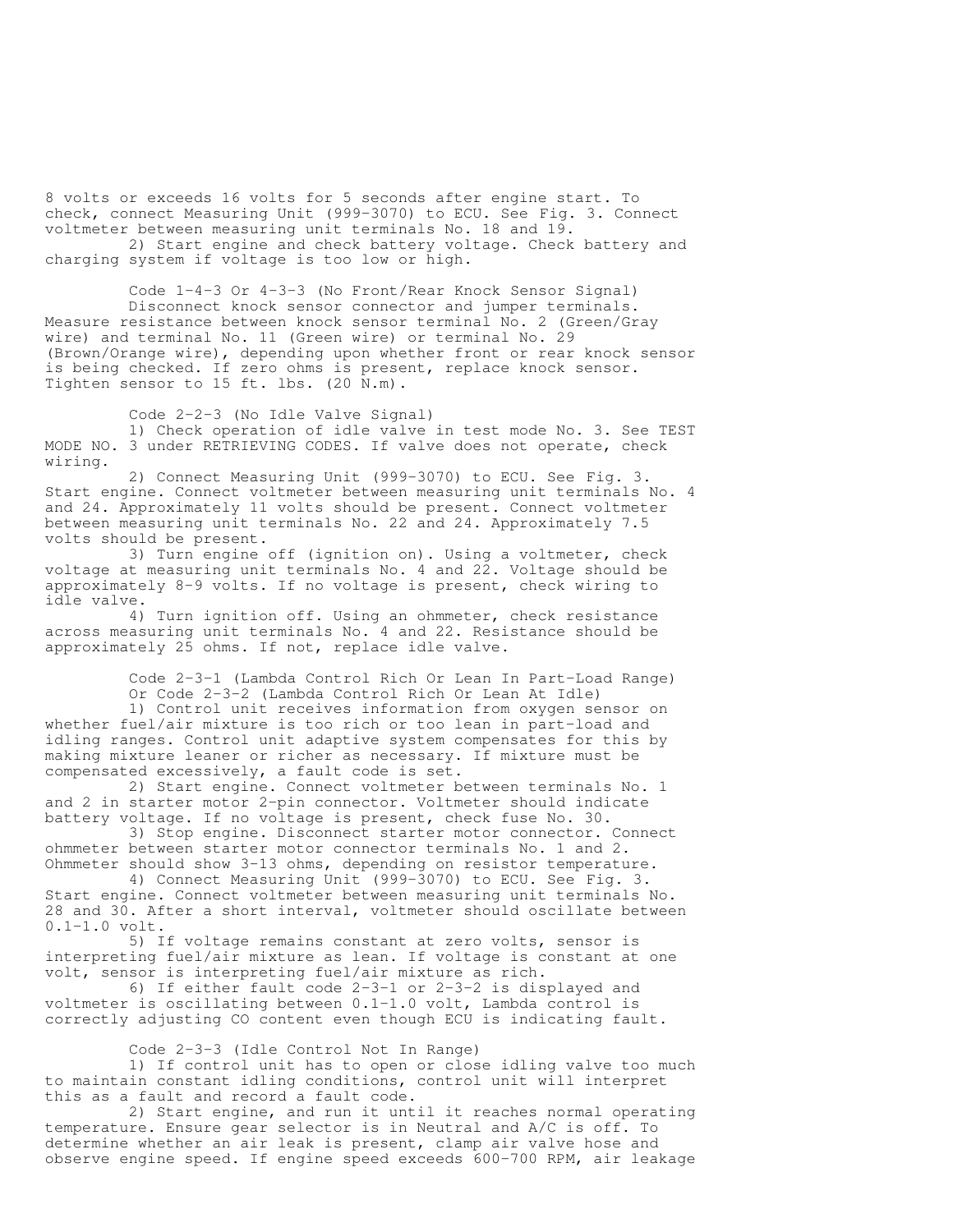is present or throttle disc is incorrectly adjusted.

Code 2-4-1 (EGR Flow Too Low)

 1) Enter test mode No. 3. See TEST MODE NO. 3 under RETRIEVING CODES. Turn ignition on. Press test button on diagnostic unit 3 times for more than one second each. Light should flash as EGR converter is activated. Turn ignition off.

 2) If EGR converter is not activated, measure resistance between pins No. 6 (Blue wire) and No. 15 (Red/Green wire). Resistance should be about 75-95 ohms. If resistance is not as specified, check wiring and connectors.

 3) Disconnect EGR converter connector, located next to power steering fluid reservoir. See Fig. 4. Remove wire directly opposite Black/White wire between pin No. 1 and control unit. Reconnect connector.

 4) Start engine, and run it until it reaches normal operating temperature. Touch loose lead to engine ground. If engine starts to run unevenly, EGR system is operating correctly.



Fig. 4: Locating EGR Converter Connector Courtesy of Volvo Cars of North America.

> Code 2-4-3 (Throttle Switch Signal Absent Or Faulty) 1) Enter test mode No. 2. See TEST MODE NO. 2 under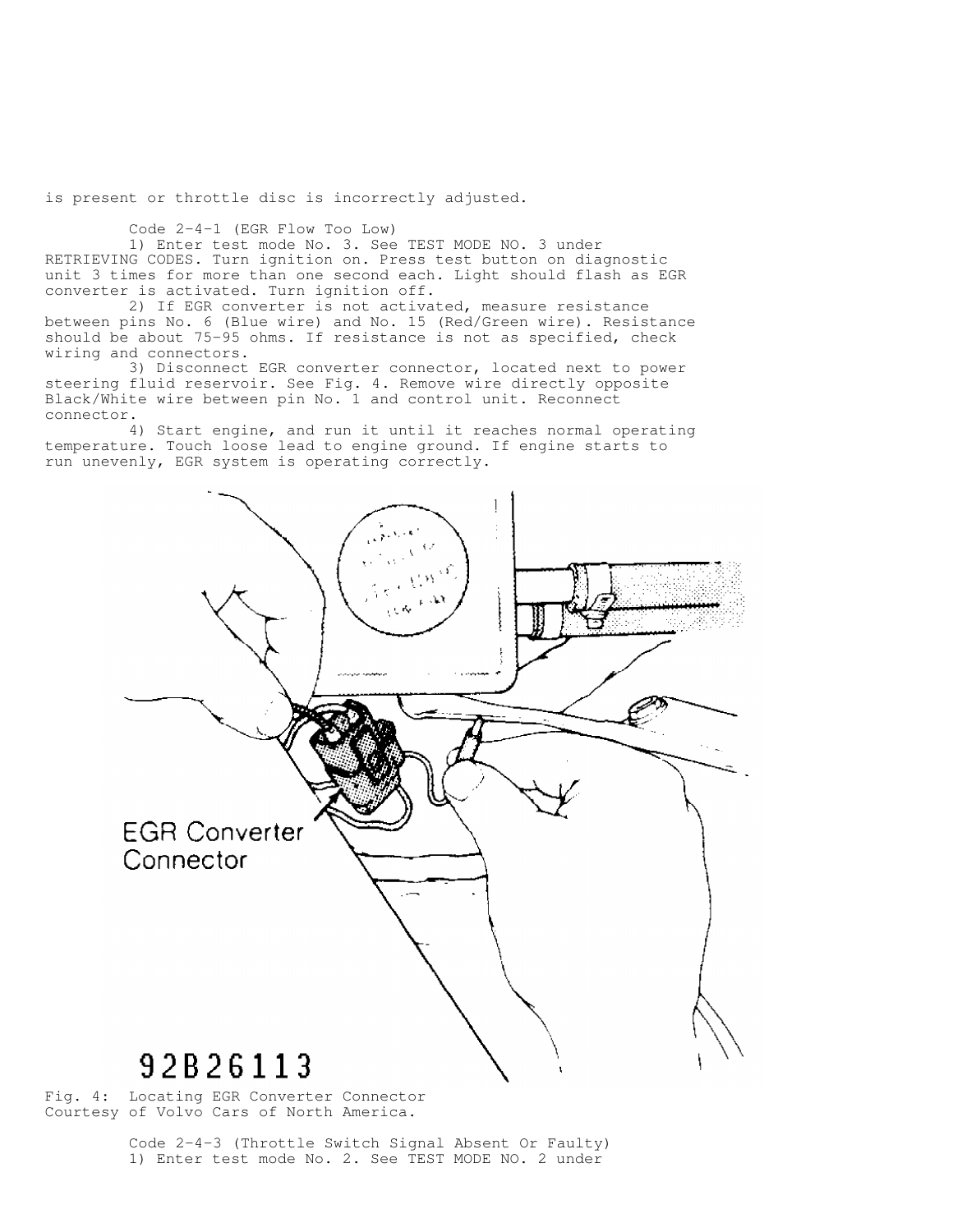RETRIEVING CODES. Turn throttle slightly. Throttle function is correct in idling position if flashing code 3-3-2 is displayed.

 2) Turn throttle to full-load position and release. Throttle function is correct in full-load position if flashing code 3-3-3 is displayed.

 3) Connect Measuring Unit (999-3070) to ECU. See Fig. 3. Turn ignition on. Connect voltmeter between measuring unit terminals No. 30 and 53. Voltmeter should indicate about 0.5 volts at idle and about 4. 5 volts at full load.

 4) Connect voltmeter between measuring unit terminals No. 12 and 30. Voltmeter should indicate 5 volts. Turn ignition off. Ensure measuring unit terminal No. 30 is grounded. Connect an ohmmeter between measuring unit terminals No. 19 and 30. Ohmmeter should indicate zero ohms.

Code 3-1-1 (Speedometer Signal)

 1) Control unit is dependent on this signal for WOT enrichment, fan control, etc. A fault code will be set if speed exceeds 3390 RPM, load signal corresponds to part load and signal is absent for 3 seconds.

 2) To check speedometer signal, raise vehicle with rear wheels suspended. Connect Measuring Unit (999-3070) to ECU. See Fig. 3. Connect voltmeter between measuring unit terminals No. 9 and 19. Turn ignition on. Spin rear wheels, and check voltmeter. Voltage should be 0.1-12.0 volts.

 3) If voltage is not present, check wiring between control unit and instrument cluster. Connect ohmmeter between measuring unit terminal No. 9 and terminal at rear of instrument cluster (Green/Orange wire). Ohmmeter should indicate zero ohms.

 4) If no reading is obtained, check wiring between instrument cluster and control unit. If reading is obtained, check wiring between instrument cluster and rear axle. On A/T models, check test mode No. 1 if speed signal fault is obtained. See TEST MODE NO. 1 under RETRIEVING CODES.

Code 3-1-4 (Camshaft Sensor Signal)

 1) Camshaft sensor enables control unit to determine which cylinder requires fuel and ignition. A fault code is recorded if signal remains constantly high or low for more than 30 seconds.

 2) To check camshaft sensor signal, remove fuse No. 31 to prevent engine from starting and connect Measuring Unit (999-3070) to ECU. See Fig. 3. Turn ignition switch to ON position. Connect voltmeter across measuring unit terminals No. 8 and 19. Operate starter motor. Voltage should oscillate between .1 and .5 volt. Install fuse No. 31.

 3) If signal is absent or faulty, ensure voltage across measuring unit terminals No. 10 and 30 is about 11 volts. Turn ignition off. Ensure measuring unit terminal No. 30 is grounded. Connect an ohmmeter between measuring unit terminals No. 30 and 19. Ohmmeter should indicate zero ohms.

Code 3-2-2 (Airflow Meter Hot Wire)

 1) Approximately 4 volts is routed to platinum wire in airflow meter from ECU terminal No. 5. Ground is supplied from ECU terminal No. 7. Fault code is set if voltage between ground and terminal No. 7 does not exceed 2.5 volts.

 2) Turn ignition off. Connect Measuring Unit (999-3070) to ECU. See Fig. 3. To ensure airflow meter is grounded, connect ohmmeter between measuring unit terminals No. 19 and 26. Zero ohms should be present. Connect ohmmeter between airflow meter connector terminal No. 1 (Brown wire) and ground. Reading should be about zero ohms.

 3) Connect ohmmeter between measuring unit terminals No. 7 and 26. Reading should be about 2.5-4.0 ohms. If resistance is not to